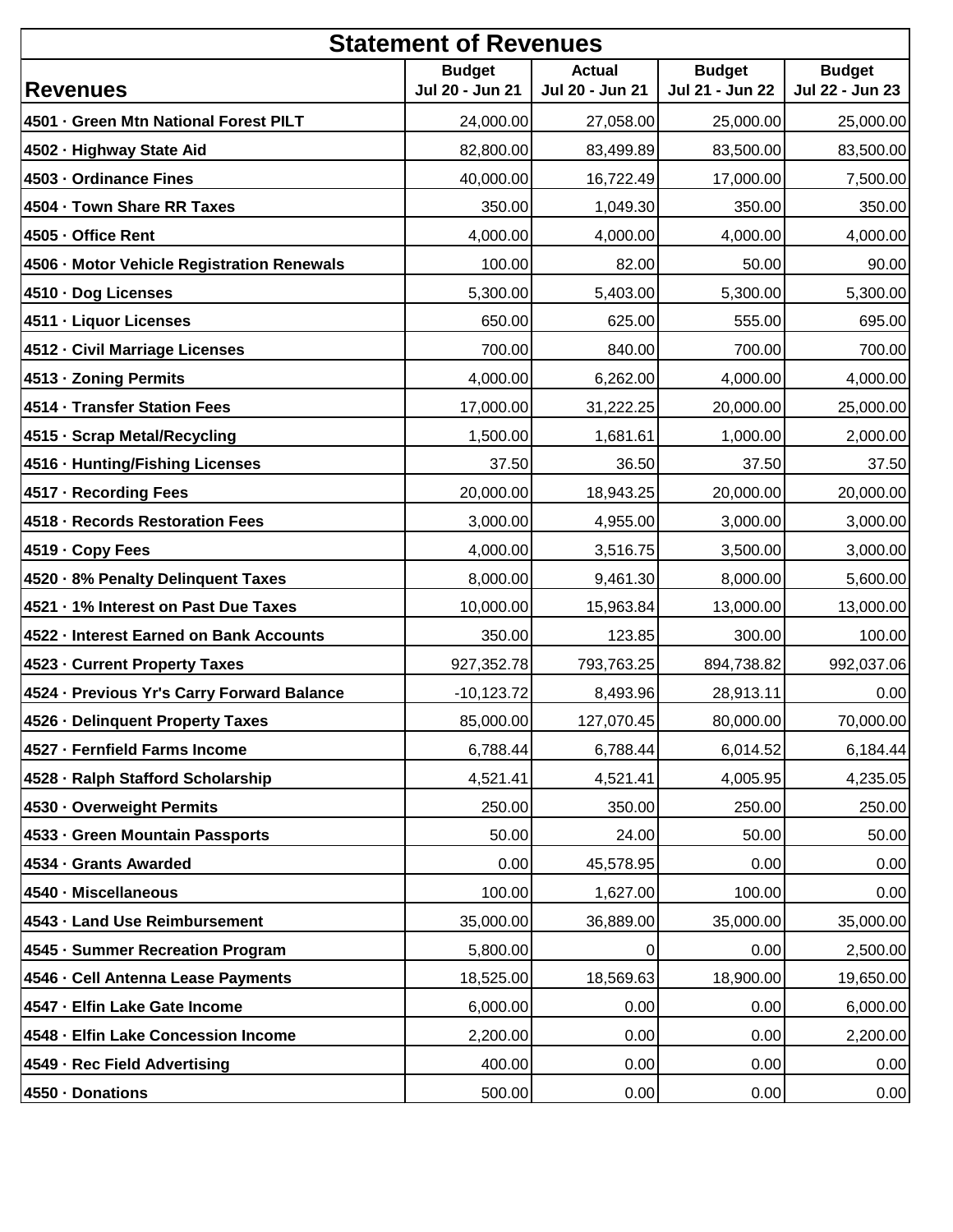|                                              | <b>Budget</b>                    | Actual                           | <b>Budget</b>                    | <b>Budget</b>                    |
|----------------------------------------------|----------------------------------|----------------------------------|----------------------------------|----------------------------------|
| <b>Revenues</b>                              | Jul 20 - Jun 21                  | Jul 20 - Jun 21                  | Jul 21 - Jun 22                  | Jul 22 - Jun 23                  |
| 4553 - Communications Group Income           | 4,800.00                         | 5,923.92                         | 4,800.00                         | 4,800.00                         |
| 4554 - Wallingford Day                       | 0.00                             | 13,349.02                        | 9,949.02                         | 0.00                             |
| 4555 - Great Elfin Lake 5K                   | 3,000.00                         | 0.00                             | 0.00                             | 0.00                             |
| 4556 - Recreation Programs                   | 500.00                           | 0.00                             | 0.00                             | 0.00                             |
| <b>Total REVENUES</b>                        | 1,316,451.41                     | 1,294,395.06                     | 1,292,013.92                     | 1,345,779.05                     |
|                                              |                                  |                                  |                                  |                                  |
| <b>Administration</b>                        | <b>Budget</b><br>Jul 20 - Jun 21 | <b>Actual</b><br>Jul 20 - Jun 21 | <b>Budget</b><br>Jul 21 - Jun 22 | <b>Budget</b><br>Jul 22 - Jun 23 |
| 5000 - Auditor Stipends                      | 150.00                           | 100.00                           | 150.00                           | 150.00                           |
| 5001 - Selectboard Stipends                  | 5,100.00                         | 5,100.00                         | 5,100.00                         | 7,600.00                         |
| 5002 · Assessor                              |                                  |                                  |                                  |                                  |
| 5002-A · Assessor Clerk Salary               | 3,200.00                         | 534.83                           | 3,000.00                         | 2,000.00                         |
| 5002-B · Assessor Expenses                   | 7,000.00                         | 6,688.92                         | 7,000.00                         | 7,250.00                         |
| 5002-C · Property Tax Maps                   | 0.00                             | 0.00                             | 2,000.00                         | 1,650.00                         |
| 5002-G · Assessor Contract                   | 13,000.00                        | 12,313.75                        | 15,000.00                        | 18,400.00                        |
| Total 5002 · Assessor Expenses               | 23,200.00                        | 19,537.50                        | 27,000.00                        | 29,300.00                        |
| 5003 · Town Administrator Salary             | 39,900.00                        | 39,884.40                        | 40,700.00                        | 49,140.00                        |
| 5004 · Zoning                                |                                  |                                  |                                  |                                  |
| 5004 · Zoning Administrator Salary           | 5,100.00                         | 4,750.81                         | 5,100.00                         | 5,100.00                         |
| 5004-A · Zoning Expenses                     | 400.00                           | 884.31                           | 300.00                           | 300.00                           |
| Total 5004 - Zoning                          | 5,500.00                         | 5,635.12                         | 5,400.00                         | 5,400.00                         |
| 5005 · Town Clerk & Treasurer Salary         | 50,900.00                        | 50,843.52                        | 51,900.00                        | 53,500.00                        |
| 5006 - Road Crew Salaries                    | 130,800.00                       | 128,387.40                       | 133,420.00                       | 155,460.00                       |
| 5007 - Road Crew Overtime Salaries           | 13,400.00                        | 12,598.73                        | 13,400.00                        | 15,000.00                        |
| 5008 - Transfer Station Salaries             | 24,600.00                        | 23,845.08                        | 25,100.00                        | 28,900.00                        |
| 5009 · Assistant Town Clerk/Treasurer Salary | 16,000.00                        | 16,733.10                        | 16,325.00                        | 18,500.00                        |
| 5010 · Road Commissioner Stipend             | 1,500.00                         | 1,650.00                         | 1,800.00                         | 2,000.00                         |
| 5011 · Tree Warden Stipend                   | 0.00                             | 0.00                             | 0.00                             | 250.00                           |
| 5012 - Delinquent Tax Collector Salary 8%    | 8,000.00                         | 10,552.59                        | 8,000.00                         | 5,600.00                         |
| 5023 - Employer - Medicare & SS              | 23,800.00                        | 22,607.31                        | 25,000.00                        | 27,450.00                        |
| 5024 - Employer's Retirement Fund Match      | 13,300.00                        | 13,925.87                        | 14,130.00                        | 18,450.00                        |
| 5025 · Unemployment, PACIF, Health, Etc.     | 129,500.00                       | 110,094.41                       | 115,000.00                       | 96,750.00                        |
| 5026 · Fire Warden Stipends                  | 200.00                           | 0.00                             | 200.00                           | 0.00                             |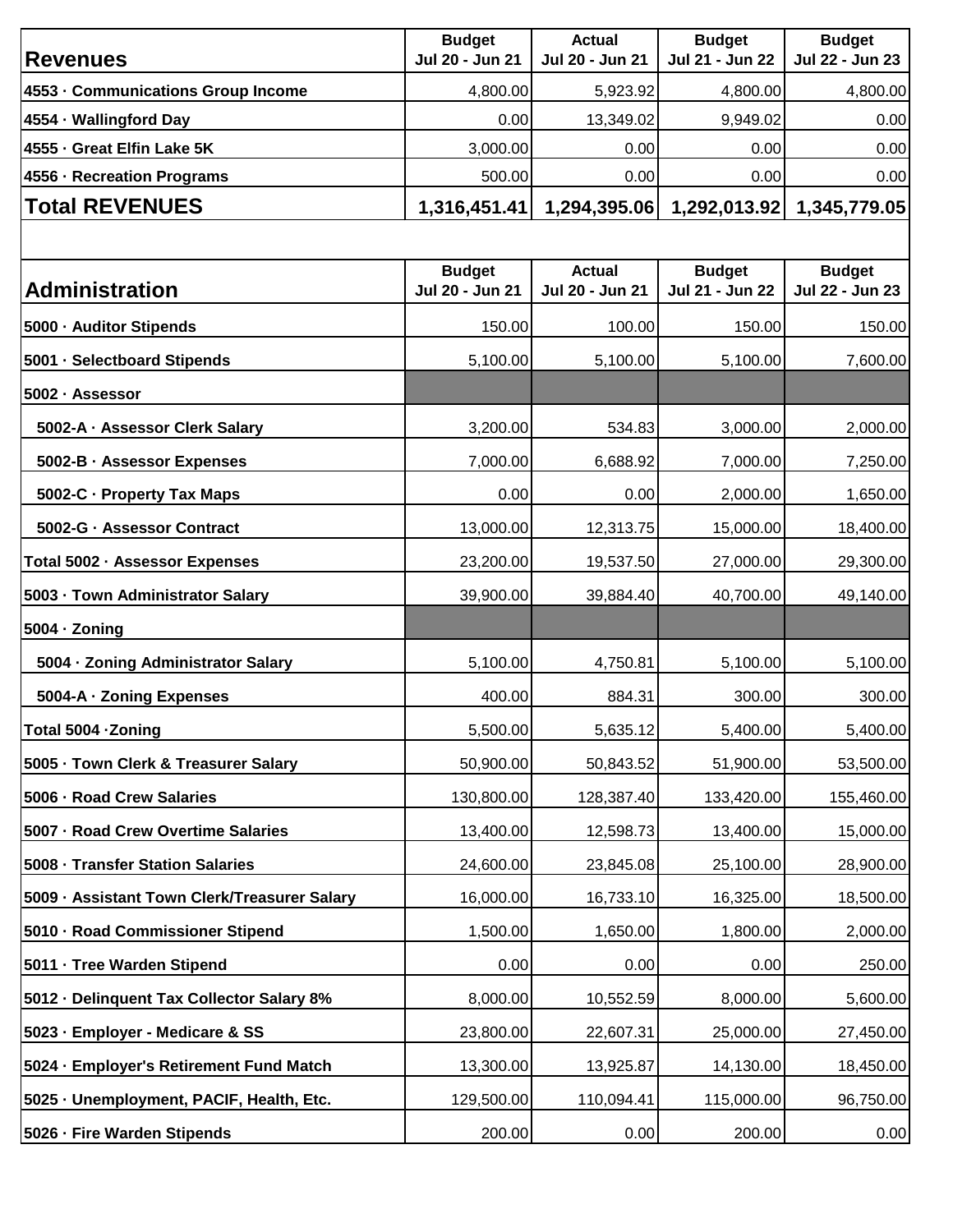| <b>Administration</b>                             | <b>Budget</b><br>Jul 20 - Jun 21 | <b>Actual</b><br>Jul 20 - Jun 21 | <b>Budget</b><br>Jul 21 - Jun 22 | <b>Budget</b><br>Jul 22 - Jun 23 |
|---------------------------------------------------|----------------------------------|----------------------------------|----------------------------------|----------------------------------|
|                                                   |                                  |                                  |                                  |                                  |
| 5027 - Grant Expenses                             | 500.00                           | 33,741.17                        | 0.00                             | 0.00                             |
| 5041 - Health Officer Stipend                     | 250.00                           | 250.00                           | 250.00                           | 250.00                           |
| <b>Total ADMINISTRATION</b>                       | 486,600.00                       | 495,486.20                       | 482,875.00                       | 513,700.00                       |
|                                                   |                                  |                                  |                                  |                                  |
|                                                   |                                  |                                  |                                  |                                  |
|                                                   | <b>Budget</b>                    | <b>Actual</b>                    | <b>Budget</b>                    | <b>Budget</b>                    |
| <b>Town Government Operations</b>                 | Jul 20 - Jun 21                  | Jul 20 - Jun 21                  | Jul 21 - Jun 22                  | Jul 22 - Jun 23                  |
| 5112 - Elections & Town Meeting                   | 1,700.00                         | 1,586.93                         | 650.00                           | 3,000.00                         |
| 5113 - Town Report                                | 2,350.00                         | 2,301.59                         | 2,350.00                         | 3,000.00                         |
| 5114 · Office Expenses                            | 12,000.00                        | 11,856.96                        | 13,000.00                        | 13,000.00                        |
| 5114-A · Del. Collector Office Expenses           | 300.00                           | 333.60                           | 300.00                           | 350.00                           |
| 5115 - Legal Expenses                             | 5,000.00                         | 342.50                           | 2,500.00                         | 5,000.00                         |
| 5116 · Planning & Zoning Notices                  | 500.00                           | 458.88                           | 500.00                           | 750.00                           |
| 5117 · Ads & Warnings                             | 500.00                           | 789.58                           | 500.00                           | 1,100.00                         |
| 5118 · Seminars/Meetings & Mileage                | 1,000.00                         | 222.30                           | 750.00                           | 500.00                           |
| 5122 - Records Restoration                        | 3,000.00                         | 4,955.00                         | 3,000.00                         | 3,000.00                         |
| 5123 · Memorial Day Expenses                      | 250.00                           | 263.04                           | 250.00                           | 300.00                           |
| 5125 - VLCT Dues                                  | 3,700.00                         | 3,659.00                         | 3,700.00                         | 3,774.00                         |
| 5126 · Rutland Regional Planning Comm. Dues       | 975.00                           | 975.00                           | 975.00                           | 1,000.00                         |
| 5130 · Workplace Safety Expenses                  | 500.00                           | 302.03                           | 250.00                           | 250.00                           |
| 5133 · Dog License Fees to State of VT            | 2,500.00                         | 2,785.00                         | 2,500.00                         | 2,500.00                         |
| 5134 - Civil Marriage License Fees to State of VT | 500.00                           | 350.00                           | 500.00                           | 500.00                           |
| 5150 · Transfer Station Operating Expenses        | 95,000.00                        | 104,909.17                       | 105,000.00                       | 110,000.00                       |
| 5151 · Town Hall Operating Expenses               | 16,000.00                        | 15,456.63                        | 17,000.00                        | 18,500.00                        |
| 5153 · Cemeteries                                 | 500.00                           | 626.66                           | 500.00                           | 500.00                           |
| 5155 · Rutland County Tax                         | 19,500.00                        | 18,925.38                        | 16,000.00                        | 20,630.00                        |
| 5157 - Conservation Commission                    | 2,500.00                         | 1,557.57                         | 1,830.00                         | 2,500.00                         |
| 5158 · Energy Committee                           | 500.00                           | 42.35                            | 500.00                           | 500.00                           |
| <b>Total TOWN GOVERNMENT OPS</b>                  | 168,775.00                       | 172,699.17                       | 172,555.00                       | 190,654.00                       |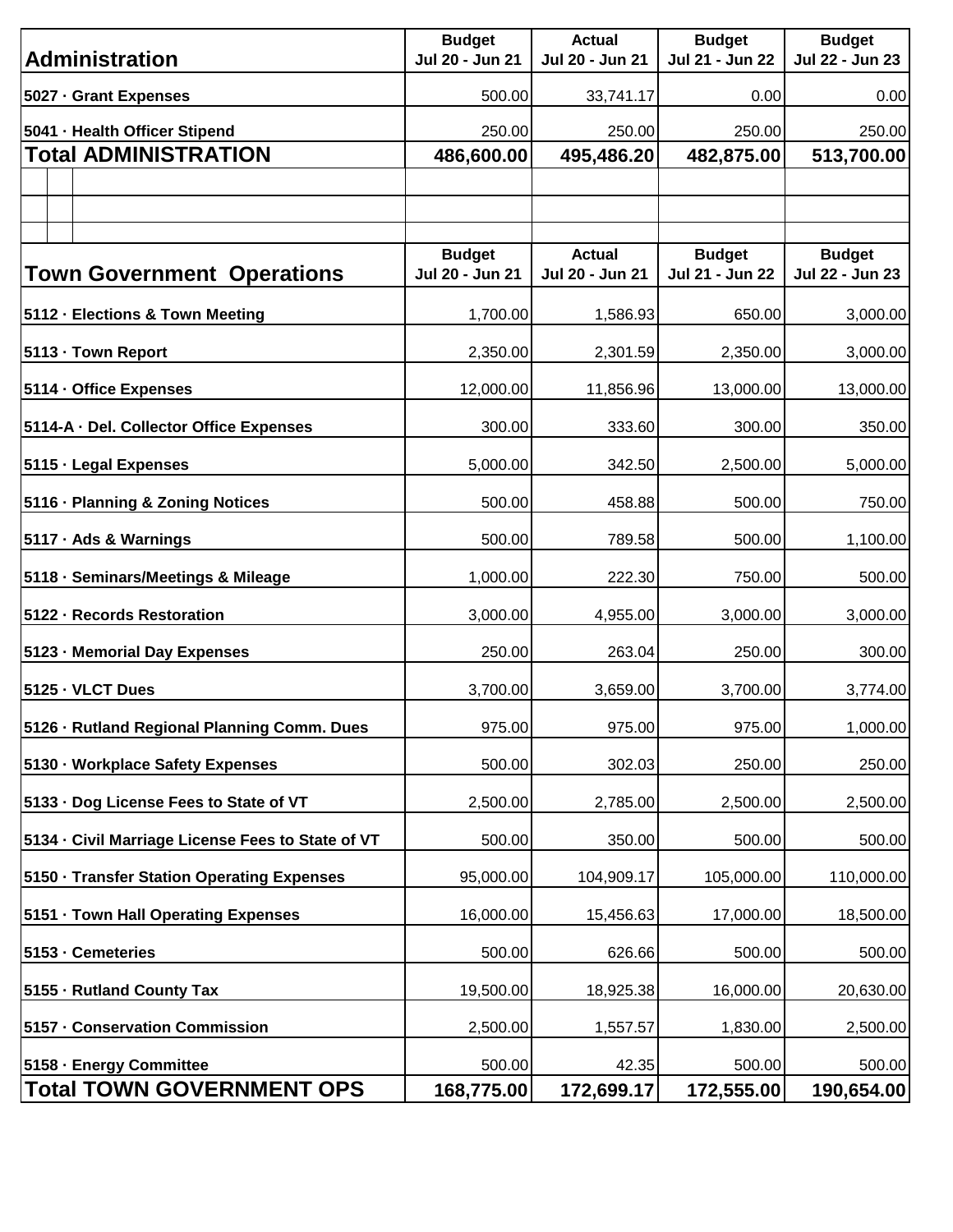| <b>Appropriations</b>                       | <b>Budget</b><br>Jul 20 - Jun 21 | <b>Actual</b><br>Jul 20 - Jun 21 | <b>Budget</b><br>Jul 21 - Jun 22 | <b>Budget</b><br>Jul 22 - Jun 23 |
|---------------------------------------------|----------------------------------|----------------------------------|----------------------------------|----------------------------------|
| 5202 · Ralph Stafford Scholarship           | 4,521.41                         | 4,521.41                         | 4,005.90                         | 4,235.05                         |
| 5203 - VNA & Hospice                        | 250.00                           | 250.00                           | 0.00                             | 250.00                           |
| 5204 · So. Western Vt. Council on Aging     | 250.00                           | 250.00                           | 0.00                             | 250.00                           |
| 5205 Gilbert Hart Library                   | 38,000.00                        | 38,000.00                        | 38,000.00                        | 38,000.00                        |
| 5206 · Rutland County Humane Society        | 300.00                           | 300.00                           | 300.00                           | 300.00                           |
| 5207 - Rutland Mental Health Services       | 250.00                           | 250.00                           | 0.00                             | 250.00                           |
| 5208 - BROC                                 | 250.00                           | 250.00                           | 0.00                             | 0.00                             |
| 5209 - RSVP & The Volunteer Center          | 250.00                           | 250.00                           | 0.00                             | 250.00                           |
| 5210 · Wallingford Rescue, Inc.             | 21,000.00                        | 21,000.00                        | 21,000.00                        | 21,000.00                        |
| 5211 - Mt. Holly Rescue Squad               | 2,500.00                         | 2,500.00                         | 2,500.00                         | 2,500.00                         |
| 5212 - Regional Ambulance Service           | 1,000.00                         | 1,000.00                         | 1,000.00                         | 1,100.00                         |
| 5213 - NewStory Center                      | 250.00                           | 250.00                           | 0.00                             | 250.00                           |
| 5214 · VT Center for Independent Living     | 0.00                             | 0.00                             | 0.00                             | 100.00                           |
| 5215 · Vermont Adult Learning               | 0.00                             | 0.00                             | 0.00                             | 250.00                           |
| 5216 · VT Association for the Blind         | 100.00                           | 100.00                           | 0.00                             | 90.00                            |
| 5218 - Green Up Vermont                     | 100.00                           | 100.00                           | 100.00                           | 100.00                           |
| 5219 - Rutland Nat'l Resource Conservation  | 250.00                           | 250.00                           | 250.00                           | 250.00                           |
| 5220 - Rutland County Parent Child Center   | 0.00                             | 0.00                             | 0.00                             | 100.00                           |
| 5221 · Wallingford Flag Expenses            | 150.00                           | 142.00                           | 150.00                           | 150.00                           |
| 5222 · Irving Smith Scholarship             | 1,000.00                         | 1,000.00                         | 1,000.00                         | 1,000.00                         |
| 5227 · Advocacy Resources Community         | 0.00                             | 0.00                             | 0.00                             | 100.00                           |
| 5228 · The Preservation Trust of Vermont    | 100.00                           | 100.00                           | 100.00                           | 100.00                           |
| 5231 - American Red Cross                   | 100.00                           | 100.00                           | 0.00                             | 0.00                             |
| 5232 · VT Council on Rural Development      | 100.00                           | 100.00                           | 0.00                             | 100.00                           |
| 5233 - Child First Advocacy                 | 100.00                           | 100.00                           | 0.00                             | 100.00                           |
| 5235 · Vermont Family Network               | 100.00                           | 100.00                           | 0.00                             | 100.00                           |
| 5237 · Vermont Council on Rural Development | 100.00                           | 100.00                           | 100.00                           | 100.00                           |
| 5160 · Communications Group Expenses        | 4,800.00                         | 5,923.92                         | 0.00                             | 4,800.00                         |
| <b>Total APPROPRIATIONS</b>                 | 75,821.41                        | 76,937.33                        | 68,505.90                        | 75,825.05                        |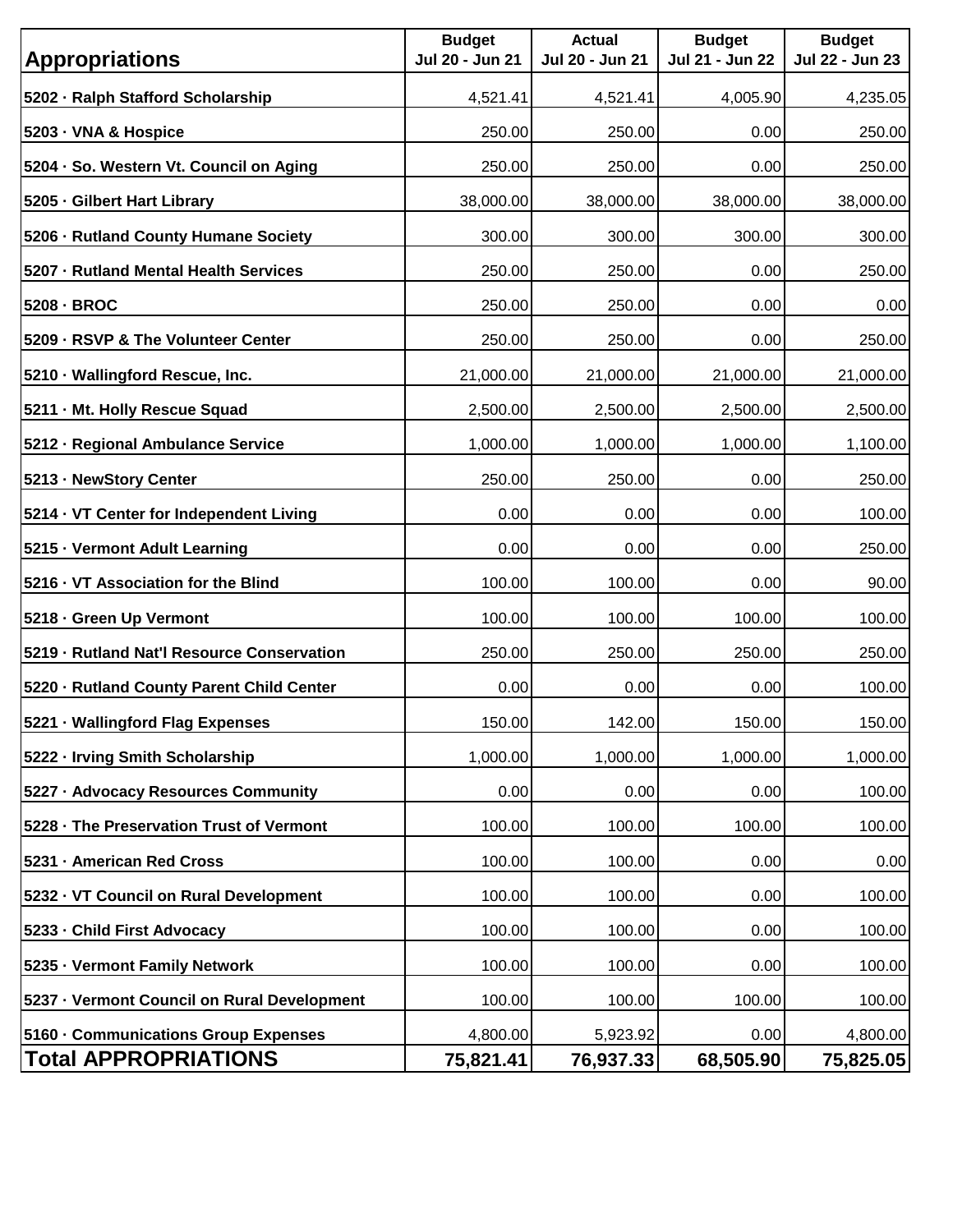| <b>Highway Department</b>                                       | <b>Budget</b><br>Jul 20 - Jun 21 | <b>Actual</b><br>Jul 20 - Jun 21 | <b>Budget</b><br>Jul 21 - Jun 22 | <b>Budget</b><br>Jul 22 - Jun 23 |
|-----------------------------------------------------------------|----------------------------------|----------------------------------|----------------------------------|----------------------------------|
| 5301 · Town Garage Operating Expenses                           | 9,500.00                         | 7,391.11                         | 9,500.00                         | 11,850.00                        |
| 5302 - Equipment-Misc.                                          | 2,000.00                         | 2,906.42                         | 2,000.00                         | 2,600.00                         |
| 5307 - 2000 Galion Road Grader                                  | 3,000.00                         | 5,138.89                         | 3,000.00                         | 3,900.00                         |
| 5308 · 2011 Caterpillar Backhoe                                 | 1,500.00                         | 626.73                           | 2,000.00                         | 2,000.00                         |
| 5310 · Sanders/Plows                                            | 1,500.00                         | 989.69                           | 2,000.00                         | 2,000.00                         |
| 5314 - Hired Equipment                                          | 7,600.00                         | 5,587.50                         | 7,600.00                         | 12,000.00                        |
| 5315 · Diesel Fuel                                              | 25,000.00                        | 15,642.62                        | 25,000.00                        | 27,500.00                        |
| 5316 · Gasoline                                                 | 1,000.00                         | 800.91                           | 1,000.00                         | 1,200.00                         |
| 5317 · Tree Service/Landscaping                                 | 2,000.00                         | 2,000.00                         | 2,500.00                         | 3,250.00                         |
| 5318 - Winter Sand                                              | 37,000.00                        | 27,747.38                        | 37,000.00                        | 38,100.00                        |
| 5319 - Winter Salt                                              | 50,000.00                        | 38,593.99                        | 50,000.00                        | 60,000.00                        |
| 5320 · Chloride                                                 | 750.00                           | 769.45                           | 750.00                           | 975.00                           |
| 5321 · Culverts                                                 | 7,500.00                         | 6,634.46                         | 7,500.00                         | 9,750.00                         |
| 5322 · Oil and Grease                                           | 2,500.00                         | 2,425.72                         | 2,500.00                         | 3,250.00                         |
| 5323 · Gravel                                                   | 85,000.00                        | 77,099.43                        | 85,000.00                        | 107,500.00                       |
| 5324 · Blades, Chains & Shoes                                   | 1,500.00                         | 2,216.70                         | 2,500.00                         | 3,250.00                         |
| 5325 · Paving                                                   | 55,000.00                        | 50,968.60                        | 50,000.00                        | 65,000.00                        |
| 5327 - Traffic Control Devices                                  | 1,000.00                         | 393.79                           | 500.00                           | 650.00                           |
| 5328 - Road Crew Clothing Stipend                               | 1,800.00                         | 1,852.76                         | 1,500.00                         | 1,500.00                         |
| 5332 - Special Projects                                         | 2,000.00                         | 0.00                             | 2,000.00                         | 2,000.00                         |
| 5336 - 2014 Kenworth Truck                                      | 5,000.00                         | 7,558.44                         | 5,000.00                         | 6,500.00                         |
| 5337 - 2016 Kenworth Truck                                      | 5,000.00                         | 4,534.96                         | 4,000.00                         | 5,500.00                         |
| 5338 - 2006 Chevrolet Truck                                     | 1,000.00                         | 164.76                           | 1,000.00                         | 1,000.00                         |
| 5339 - Municipal Roads General Permit                           | 1,590.00                         | 1,590.00                         | 1,350.00                         | 2,090.00                         |
| 5340 · 2018 Dodge Ram Truck                                     | 20,165.00                        | 20,939.84                        | 21,000.00                        | 1,500.00                         |
| 5342 · 2019 Milton CAT Loader (3 of 4)                          | 22,150.00                        | 22,140.00                        | 22,150.00                        | 21,320.00                        |
| 5343 · 2020 Milton CAT Excavator (2 of 4)                       | 0.00                             | 1,908.45                         | 13,000.00                        | 12,455.00                        |
| 5344 - Carry Forward Balance<br><b>Total HIGHWAY DEPARTMENT</b> | 0.00                             | 43, 432. 40                      | 0.00                             | 0.00                             |
|                                                                 | 352,055.00                       | 352,055.00                       | 361,350.00                       | 408,640.00                       |